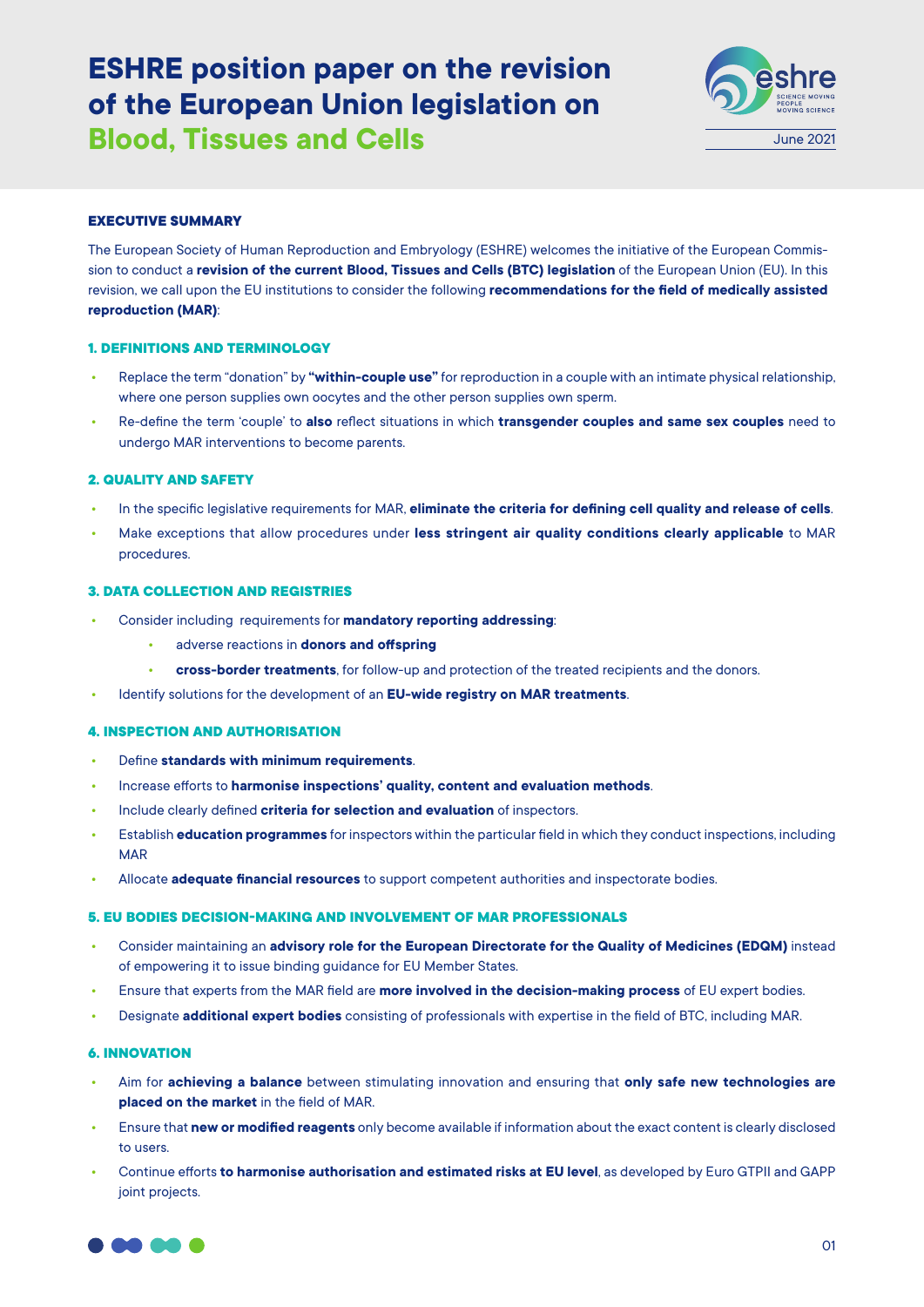## **INTRODUCTION**

The European Society of Human Reproduction and Embryology (ESHRE) welcomes the initiative of the European Commission to conduct a revision of the current Blood, Tissues and Cells (BTC) legislation of the European Union (EU). We take this opportunity to express our views on some identified shortcomings in the current legislation and to put forward recommendations for consideration in the revision process.

ESHRE is a European non-profit organisation with international membership, whose main mission is to promote the study and research of reproductive science and medicine as well as the treatment of infertility. Established in 1984, the Society now comprises more than 8.000 members and has become the leading Society in reproductive science and medicine worldwide. Our members are medical professionals, scientists and researchers working in reproductive science, reproductive medicine and embryology. We work in close partnership with the patient organisation Fertility Europe, supporting their annual campaign Fertility Week and other activities.

All efforts undertaken by ESHRE target one main and important goal: to help people affected by infertility to have children. We do this by continuously applying, promoting and advancing Medically Assisted Reproduction (MAR), in Europe and beyond.

The result of these treatments is the birth of new human beings, a major specificity not adequately covered in the current legislation. Infertility affects approximately 25 million citizens in the EU. From a demographic perspective, the EU is in a phase of population decline. According to a recent policy audit, the highest fertility rate in a sample of nine EU countries remains below the stabilising rate indicated by Eurostat as necessary for generational renewal!. In 2009, the World Health Organisation (WHO) designated infertility a disease with multiple possible causes<sup>2</sup>. .

**As the 'voice' of human reproduction and embryology professionals towards the EU institutions, the views expressed in this position paper are based on evidence and input gathered from scientists, academics, medical professionals and researchers across Europe.**

#### **1. DEFINITIONS AND TERMINOLOGY**

In the field of human reproduction, the use of the terms "donor" and "donation" within a couple having an intimate physical relationship, and where only their own gametes are used is not appropriate. In fertility treatment for these couples, their own gametes are being used, just as in a conception without medical intervention.

This is also highly valid for patients who are cryopreserving their own reproductive tissues and cells for fertility preservation purposes, for example egg freezing and sperm freezing. When the gametes and embryos of partners within a couple are handled outside the body, we agree this should be regulated. However, ESHRE is of the view that these couples should not be regarded as donors and recipients towards each other in the same context as donation of blood or other types of non-reproductive cells.

**→ We propose a revision of the definition of "donor" and "donation" for couples using their own gametes. Following consultation with experts in human reproduction and embryology, we propose the following options for consideration:**

- **•** In a couple with an intimate physical relationship, where one person supplies own oocytes and the other supplies own sperm, **the term "donation" should be replaced by "within-couple use".**
- **•** For individuals that are cryopreserving their own gametes for fertility preservation, **the term donation should not be used.**
- **•** In every other circumstances, for couples which can be heterosexual, same sex or transgender and for single women -, in which third-party donation is performed, **the terminology "third-party donor" and "third-party donation" should remain unchanged.**

In addition, in the current directive 2006/86/EC on tissues and cells (Art. 2, b) the term "intimate physical relationship" refers to heterosexual couples. In reality, a couple may be formed of transgender or same sex partners who need to undergo MAR interventions to become parents and this aspect must be reflected in the revised legislation.

**→ We propose to delete the reference to heterosexual couples when mentioning the term "intimate physical relationship".** 

*<sup>2</sup> World health Organization (WHO), Internal Classification of Diseases, 11th Revision (ICD-11) Geneva, 2018*



*<sup>1</sup> A policy audit on fertility: Analysis of nine countries, Fertility Europe and ESHRE, March 2017*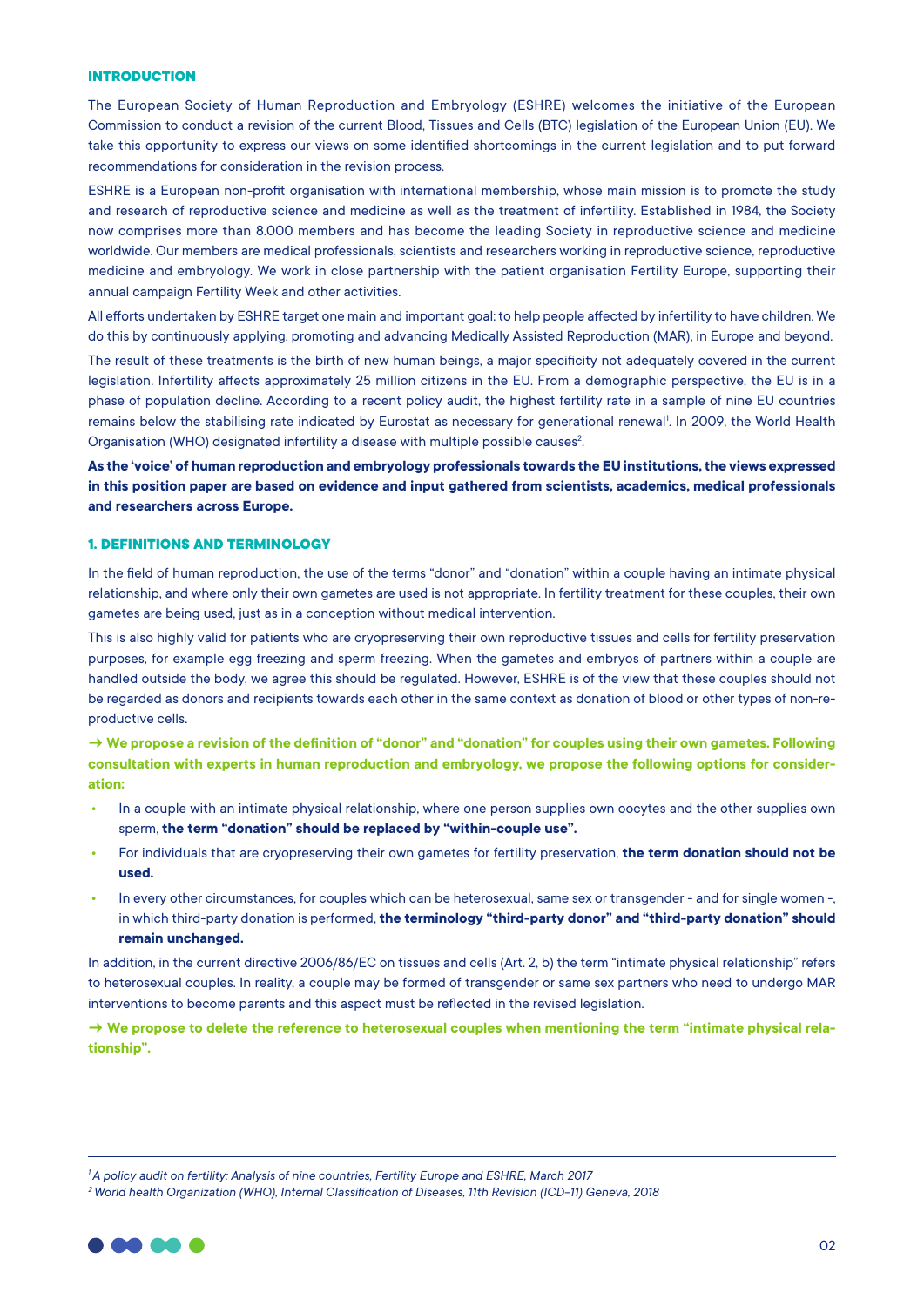## **2. QUALITY AND SAFETY**

Although the current BTC legislation addresses reproduction-related issues, some details need more specific considerations. In what concerns quality of cells, the experience in the field shows that transferring a morphologically suboptimal embryo may lead to the birth of a healthy child, with no increased risk of adverse outcomes for mother or child.

# **→ We consider that the criteria for defining "cell quality" and "release of cells" are neither applicable nor valid in MAR.**

In addition, the existing requirements concerning air quality are too stringent for the field of MAR. Reproductive medicine professionals have long recognised that **the requirement to ensure a sterile environment in the treatment room is not necessary for MAR procedures and does not result in better treatment outcomes.** In a MAR procedure, the sperm or embryos are transferred through a non-sterile environment (the vagina), and the risk of transmitting an infection to the woman via this procedure or the embryo is, as far as known, non-existent. In the current directive, there are exceptions that allow the handling of reproductive cells under less stringent environmental conditions (Dir. 2006/86, Annex I Art. 3, D4) but this is not clearly specified in the legislative text, which leads to inconsistent interpretations in the inspections of MAR clinics.

**→ We propose that the exceptions that allow procedures under less stringent air quality conditions are clearly made applicable to MAR procedures in the revised legislation on BTC.**

As regards the protection and vigilance of donors and offspring, ESHRE recommends including requirements that foresee **mandatory reporting**. Equally important is the reporting of adverse reactions in donors and offspring for cross-border treatments, as well as the follow-up and protection of the treated recipients, donors and offspring.

## **3. DATA COLLECTION AND REGISTRIES**

The current legislation fails to provide recommendations for national robust and harmonized data collection which can be shared between countries. Member States have different regulations and policies in the MAR field regarding safety, for example concerning ovarian hyperstimulation and multiple births.

The absence of a European registry in the context of cross-border care presents risks of bypassing quality and safety measures, including increased health risks for women and future children. However, given the EU General Data Protection Regulation, it is difficult to create an open and transparent EU registry for MAR and to link data on an international level. This leads to barriers in ensuring traceability of patients, gametes and embryos. Some EU Member States collaborate on data sharing and have also made efforts towards (more) data harmonisation.

**→ We invite the Commission to identify and propose solutions with regards to development of an EU-wide registry on MAR treatments.**

#### **4. INSPECTION AND AUTHORIZATION OF BTC ESTABLISHMENTS**

First, we would like to highlight that the existing provisions for the inspections of BTC establishments are not implemented by Member States in a harmonised manner. Some are very flexible while others are very rigorous.

**→ This calls for the consideration of standards with minimum requirements and it is therefore also important to clarify aspects like environmental standards and screening, including genetic testing.** 

Efforts should also be made to achieve a higher level of harmonisation of inspections' quality and content, both among the Member States and within each Member State, especially in countries divided into regions and/or with multiple inspectorate bodies.

Furthermore, we suggest clarifying the 'Harmonisation in the evaluation methods of inspection findings", more precisely how the inspectors should evaluate what they are inspecting. Despite a lot of efforts, the evaluation methods by competent authorities and inspectors are still very different, for instance concerning air quality in rooms where reproductive tissues and cells are handled and serious adverse reactions and events (SAREs) that should be reported.

# **→ The EU legislation on BTC should include clearly defined criteria for the selection and regular evaluation of inspectors.**

In the selection process, it should be ensured that the selected inspectors have the necessary understanding and knowledge required to perform this profession within the field of MAR.

Our recommendation is that **inspectors in the field of MAR should be provided with adequate education programmes** and experts from professional associations should be involved in preparing the training programs for inspectors and authority officials. In particular, **we would like to emphasize the need of financial resources to support competent authorities and inspectorate bodies.** Additional resources could be made available through an EU financial scheme or dedicated budget.